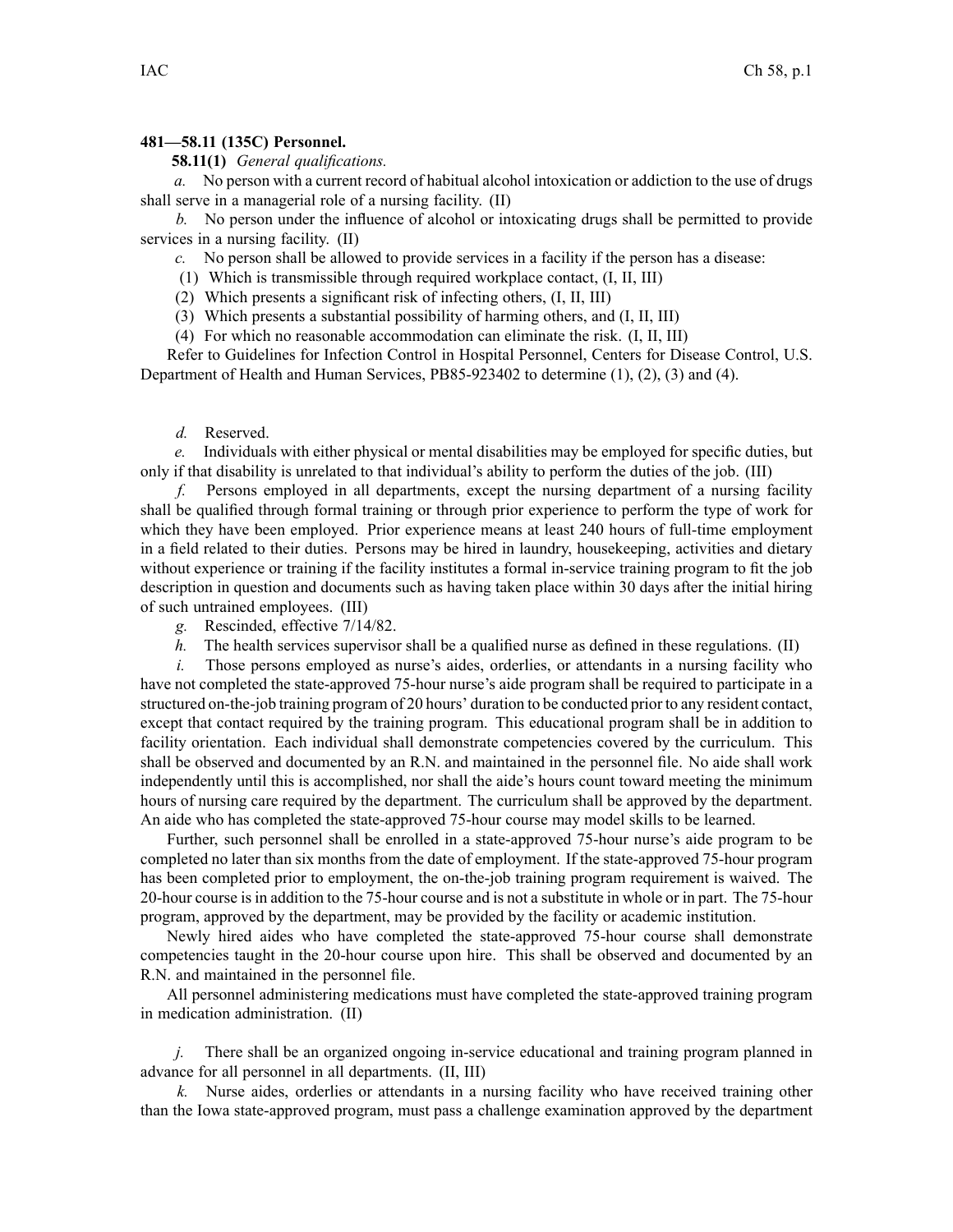of inspections and appeals. Evidence of prior formal training in <sup>a</sup> nursing aide, orderly, attendant, or other comparable program must be presented to the facility or institution conducting the challenge examination before the examination is given. The approved facility or institution, following department of inspections and appeals guidelines, shall make the determination of who is qualified to take the examination. Documentation of the challenge examinations administered shall be maintained.

**58.11(2)** *Nursing supervision and staffing.*

*a.* Rescinded IAB 8/7/91, effective 7/19/91.

*b.* Where only part-time nurses are employed, one nurse shall be designated health service supervisor. (III)

*c.* A qualified nurse shall be employed to relieve the supervising nurses, including charge nurses, on holidays, vacation, sick leave, days off, absences or emergencies. Pertinent information for contacting such relief person shall be posted at the nurse's station. (III)

*d.* When the health service supervisor serves as the administrator of <sup>a</sup> facility 50 beds and over, <sup>a</sup> qualified nurse must be employed to relieve the health service supervisor of nursing responsibilities. (III)

*e.* The department may establish on an individual facility basis the numbers and qualifications of the staff required in the facility using as its criteria the services being offered and the needs of the residents. (III)

*f.* Additional staffing, above the minimum ratio, may be required by the department commensurate with the needs of the individual residents. (III)

*g.* The minimum hours of resident care personnel required for residents needing intermediate nursing care shall be 2.0 hours per resident day computed on <sup>a</sup> seven-day week. A minimum of 20 percen<sup>t</sup> of this time shall be provided by qualified nurses. If the maximum medical assistance rate is reduced below the 74th percentile, the requirement will return to 1.7 hours per resident per day computed on <sup>a</sup> seven-day week. A minimum of 20 percen<sup>t</sup> of this time shall be provided by qualified nurses. (II, III)

*h.* The health service supervisor's hours worked per week shall be included in computing the 20 percen<sup>t</sup> requirement.

*i.* A nursing facility of 75 beds or more shall have <sup>a</sup> qualified nurse on duty 24 hours per day, seven days <sup>a</sup> week. (II, III)

*j.* In facilities under 75 beds, if the health service supervisor is <sup>a</sup> licensed practical nurse, the facility shall employ <sup>a</sup> registered nurse, for at least four hours each week for consultation, who must be on duty at the same time as the health service supervisor. (II, III)

(1) This shall be an on-site consultation and documentation shall be made of the visit. (III)

(2) The registered nurse-consultant shall have responsibilities clearly outlined in <sup>a</sup> written agreemen<sup>t</sup> with the facility. (III)

(3) Consultation shall include but not be limited to the following: counseling the health service supervisor in the managemen<sup>t</sup> of the health services; (III) reviewing and evaluating the health services in determining that the needs of the residents are met; (II, III) conducting <sup>a</sup> review of medications at least monthly if the facility does not employ <sup>a</sup> registered nurse part-time. (II, III)

*k.* Facilities with 75 or more beds must employ <sup>a</sup> health service supervisor who is <sup>a</sup> registered nurse. (II)

*l.* There shall be at least two people who shall be capable of rendering nursing service, awake, dressed, and on duty at all times. (II)

*m.* Physician's orders shall be implemented by qualified personnel. (II, III)

**58.11(3)** *Employee criminal record checks, child abuse checks and dependent adult abuse checks and employment of individuals who have committed <sup>a</sup> crime or have <sup>a</sup> founded abuse.* The facility shall comply with the requirements found in Iowa Code section 135C.33 as amended by 2013 Iowa Acts, Senate File 347, and rule 481—50.9(135C) related to completion of criminal record checks, child abuse checks, and dependent adult abuse checks and to employment of individuals who have committed <sup>a</sup> crime or have <sup>a</sup> founded abuse. (I, II, III)